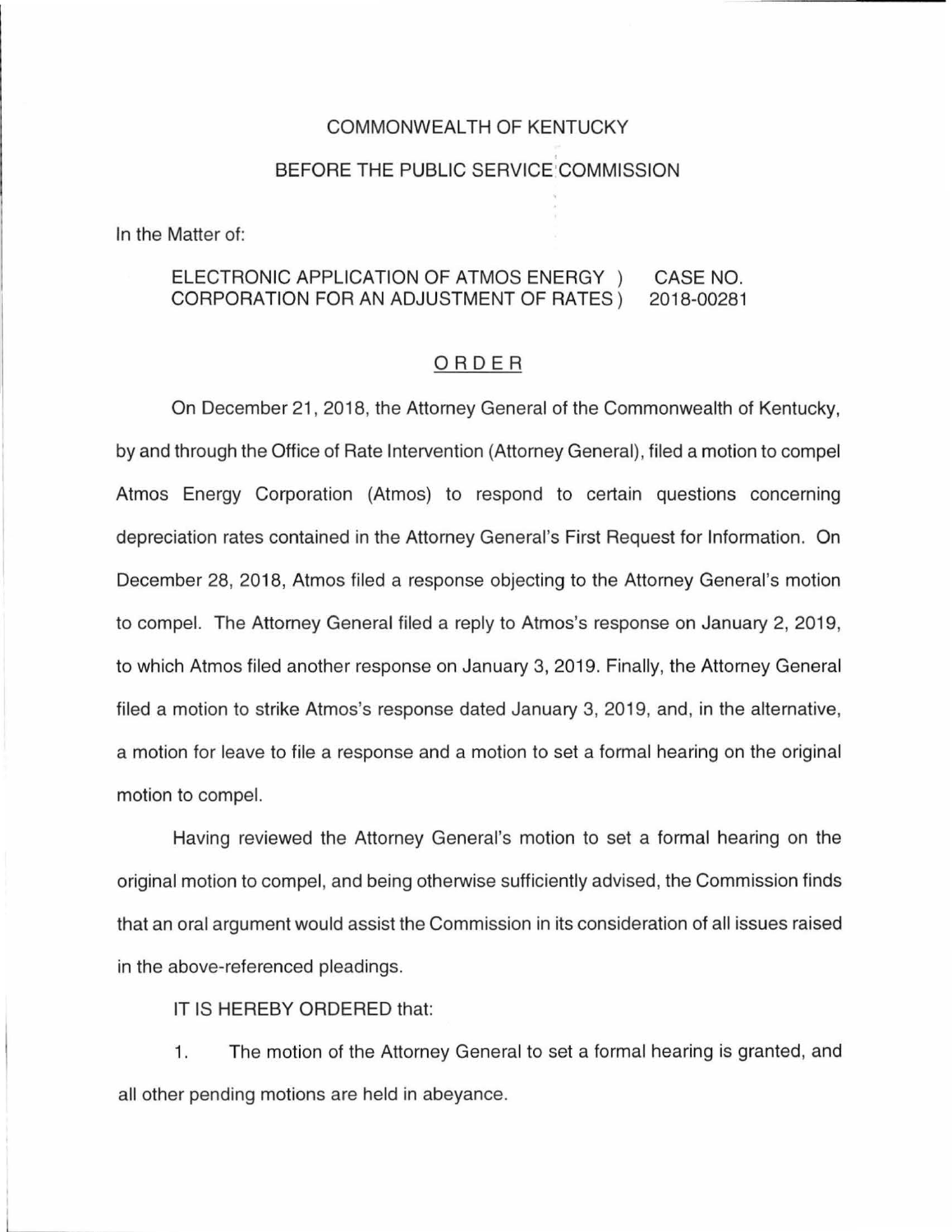2. A hearing for receiving oral arguments on the pending motions and pleadings shall be held on Thursday, January 10, 2019, at 1 :00 p.m. Eastern Standard Time, at the offices of the Public Service Commission at 211 Sower Boulevard, Frankfort, Kentucky.

# [REMAINDER OF PAGE INTENTIONALLY LEFT BLANK]